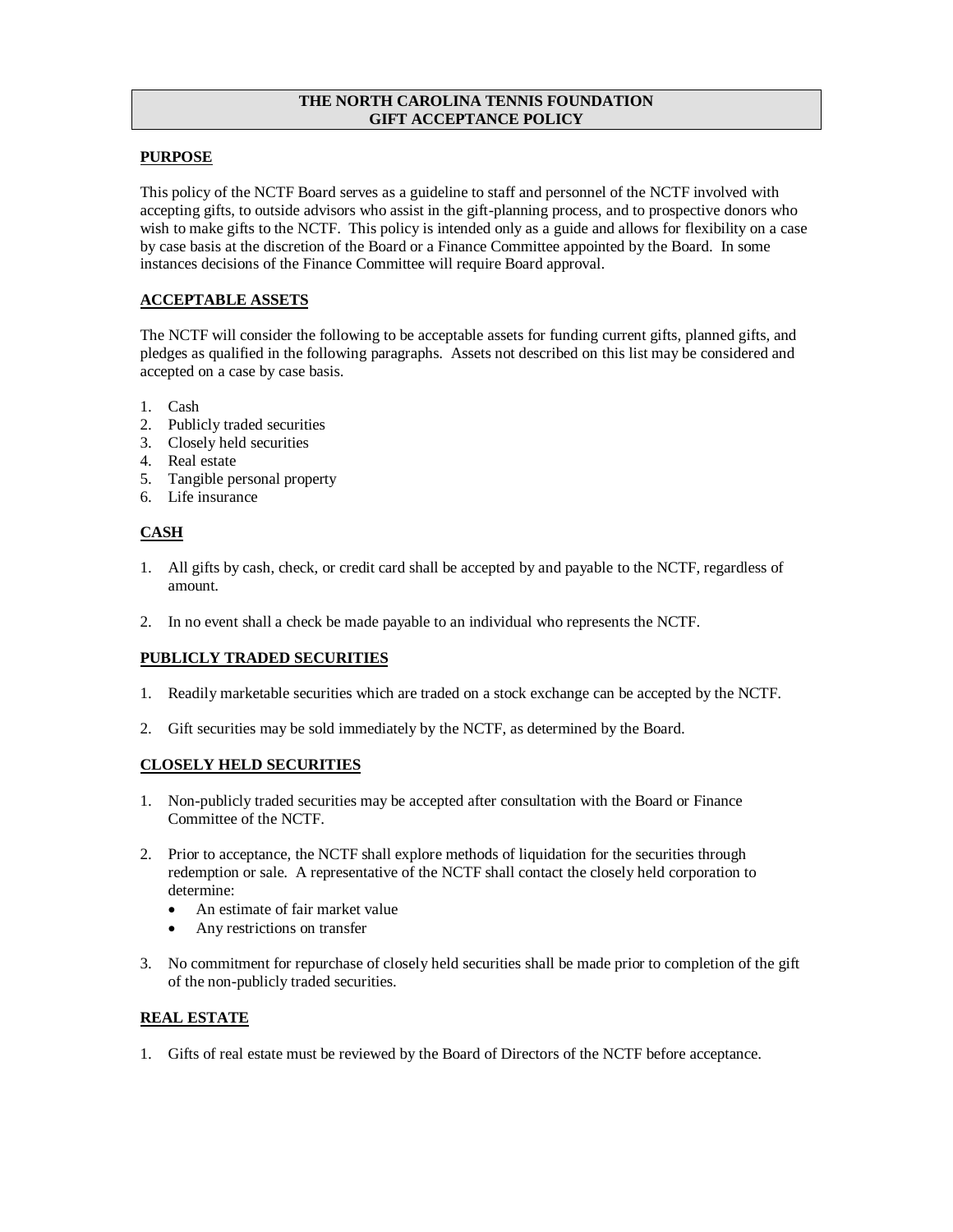- 2. The donor is responsible for obtaining a qualified, independent appraisal of the property together with appropriate assurance that there are no environmental problems with the property. The cost of the appraisal and environmental assurance is the responsibility of the donor.
- 3. Prior to presentation to the Board, a member of the Board or a qualified representative chosen by the Board must conduct a visual inspection of the property. If the property is located in a geographically isolated area, a local real estate broker can substitute for a member of the Board in conducting the visual inspection. In either case, the individual charged with inspecting the property shall verify the zoning classification of the property with the local municipality.
- 4. Prior to presentation to the Board, the donor must provide the following documents:
	- Survey
	- Preliminary title report
	- Any covenants, conditions encumbrances and restrictions.
	- Environmental assurances
- 5. Depending on the value and desirability of the gift, the donor's connection with the NCTF, and the donor's past gift record, the donor may be asked to pay for all or a portion of the following:
	- Maintenance costs
	- Real estate taxes
	- Insurance
	- Real estate broker's commission and other costs of sale
	- Closing costs
	- Title insurance policy premiums
	- Applicable roll-back tax for "greenbelt" property
- 6. Except in unusual cases, all gifts of real property shall be conveyed by a general warranty deed. Any exceptions must be approved by the Board.
- 7. For the NCTF's gift crediting and accounting purposes, the value of the gift is the appraised value of the real estate as determined in the donor's qualified appraisal.

# **TANGIBLE PERSONAL PROPERTY**

- 1. All gifts of tangible personal property that have a use related to the work of the NCTF will be referred to the Executive Director for acceptance, receipting, and use.
- 2. All gifts of tangible personal property that do not have a use related to the work of the NCTF but that have a potentially high resale value, such as gifts of jewelry, artwork, collectables, equipment, and software, may be accepted after approval by the Finance Committee.
- 3. Gifts of tangible personal property that are accepted but do not have a use related to the work of the NCTF may be sold as soon as possible.
- 4. The donor of tangible personal property may be asked to pay for an appraisal. At the discretion of the Finance Committee, the NCTF may have a qualified outside appraiser value the gift before accepting it.

#### **LIFE INSURANCE**

- 1. The NCTF will accept life insurance policies as gifts only when the NCTF is named as the owner and beneficiary of 100% of the policy and where the policy premium has been fully paid or whereby the donor assumes responsibility to pay the premium on an annual basis..
- 2. Only policies that will ultimately have a cash value will be accepted.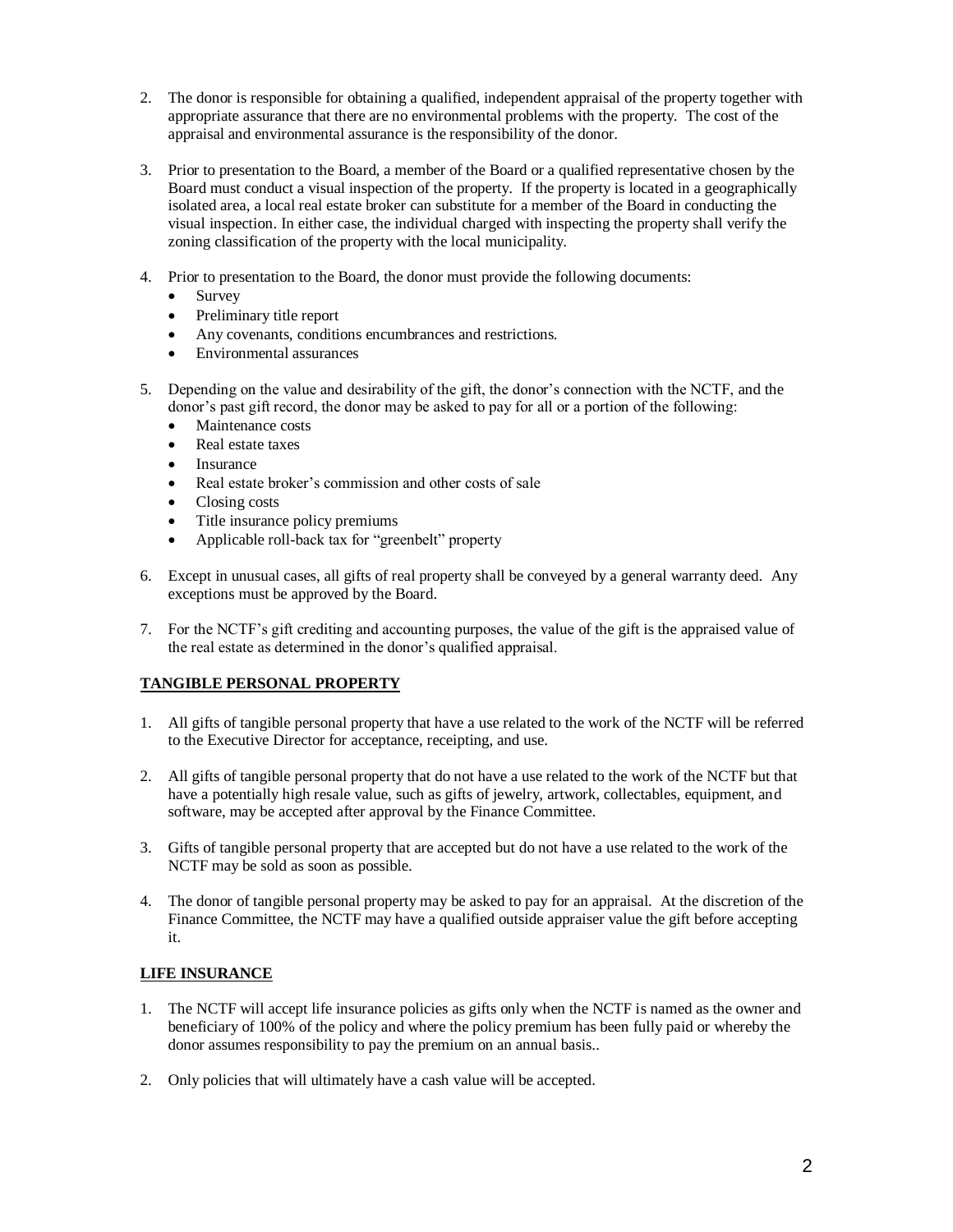- 3. The value of all life insurance policies accepted shall be determined by the issuing insurance company as of the date of transfer to the NCTF.
- 4. If the policy is partially paid up, the value of the gift for the NCTF's gift crediting and accounting purposes is the policy's cash surrender value. (Note: For IRS purposes, the donor's charitable income tax deduction is equal to the interpolated terminal reserve, which is an amount slightly in excess of the cash surrender value.)
- 5. The NCTF in its discretion may elect not to keep life insurance policies in force if the donor discontinues making premium payments. In the event a donor discontinues premium payments, the policy may be exchanged for its remaining cash value in the discretion of the NCTF.

# **PLANNED GIFTS**

The NCTF may accept the following planned gift options in the discretion of the Board:

- 1. Bequests
- 2. Charitable gift annuities (A contractual agreement between a donor and a charity whereby the charity agrees to pay a lifetime annuity to one or two persons in exchange for a one-time, current gift. The obligation to make annuity payments to donors is backed by the credit of the charity but is not secured by collateral.)
- 3. Charitable remainder trusts (An irrevocable trust that pays an income amount to non-charitable beneficiaries for their lifetime(s), or for a period of up to 20 years, after which the remaining assets are distributed to one or more charities.)
- 4. Other charitable gift arrangements

#### **BEQUESTS**

- 1. Assets transferred through bequests that will have immediate value to the NCTF upon the donor's death or that can be liquidated in a reasonable period of time shall be encouraged. Gifts that appear to require more cost than benefit shall be discouraged or rejected.
- 2. Donors will be asked to disclose, in writing or by copy of the will, the relevant clause that benefits the NCTF. This information is used for internal financial purposes and is not binding on the donor.

# **CHARITABLE GIFT ANNUITIES**

- 1. Administrative fees shall be paid from the income earned on the charitable gift annuity.
- 2. The minimum gift accepted to establish a charitable gift annuity is \$5,000.
- 3. No income beneficiary for a charitable gift annuity shall be younger than 60 years old. (Note: An exception may be made in the case of Educational Charitable Gift Annuities.)
- 4. No income beneficiary for a deferred gift annuity shall be younger than 30 years old.
- 5. The NCTF follows the American Council on Gift Annuities suggested annuity payout rates.

#### **CHARITABLE REMAINDER TRUSTS**

- 1. Due to the cost of drafting and administration, the recommended minimum transfer/contribution to establish a charitable remainder trust is \$100,000
- 2. Reasonable management fees for the administration of a charitable remainder trust shall be paid from the assets of the trust.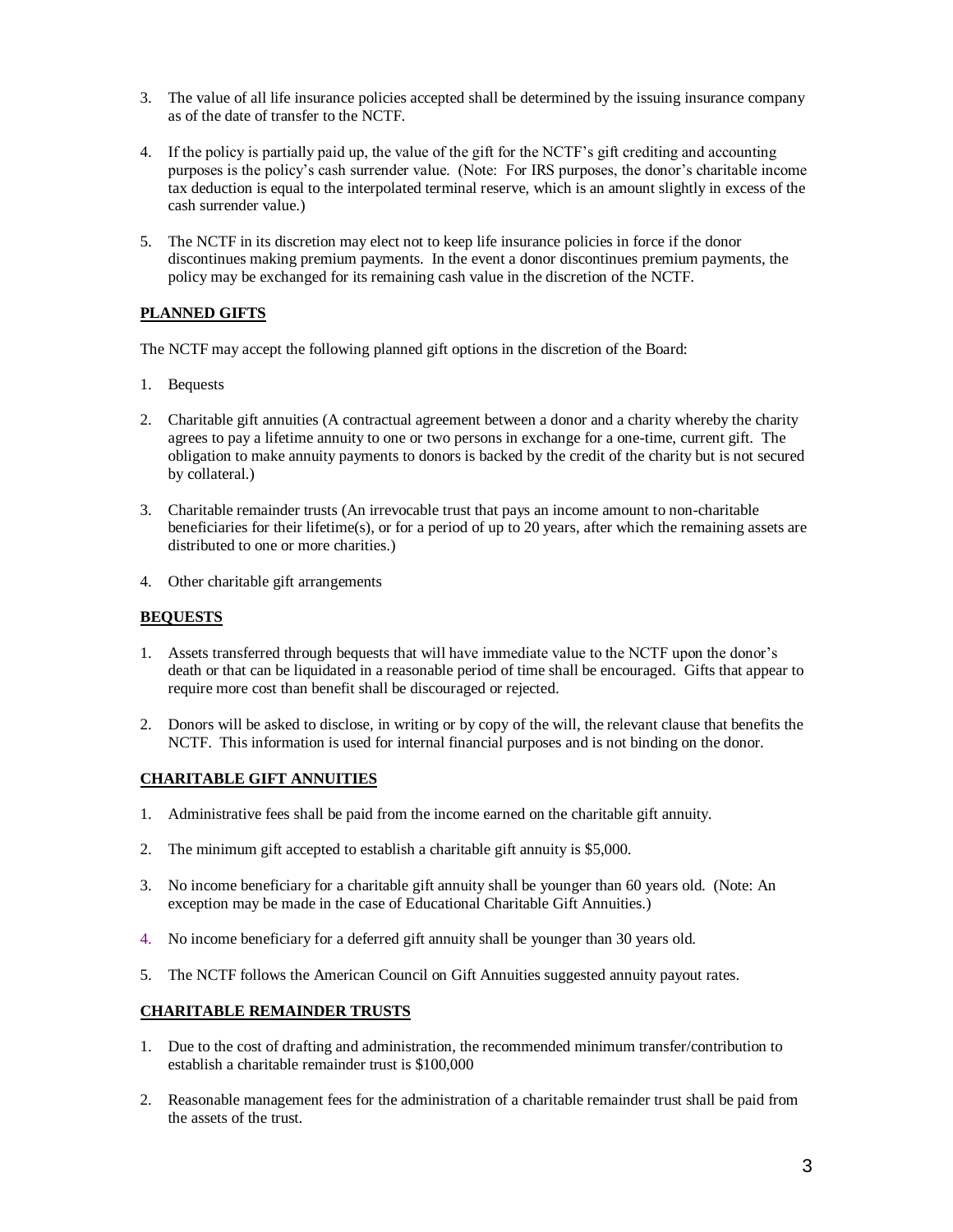- 3. Investment of the assets of a charitable remainder trust shall be determined by the trustee of the trust or by the financial advisor engaged to manage the assets of the trust. No representations shall be made by a NCTF Board member or any person acting on behalf of the NCTF as to the investment performance of a charitable remainder trust.
- 4. The payout rate of a charitable remainder trust shall be determined in consultation with the donor and the trustee within the limits of all applicable laws.

### **OTHER CHARITABLE GIFT ARRANGEMENTS**

1. Other planned giving arrangements, such as pooled income funds, gifts of life estates, and charitable lead trusts, will be considered on a case by case basis.

### **SUSTAINING FUND**

1. The purpose of the Sustaining Fund is to support the organization through distribution of income or principal (or both) of the Fund as determined by the Board.

### **ENDOWED FUNDS**

- 1. The purpose of an endowed fund is to provide a permanent fund the income or earnings of which will be used to support the charitable activities of the organization.
- 2. To establish a "named" or "memorial" endowed fund, a minimum initial gift level of \$50,000 is required. In certain cases, a pledge to establish a minimum gift level of \$50,000 at a future date will be considered sufficient.
- 3. There is no minimum for contributions to an existing endowment.
- 4. To establish an endowment:
	- The asset(s) used to fund the endowment must be deemed acceptable asset(s) as described above.
	- For a planned gift, the fair market value of the gift must be at least \$50,000. (Note: The NCTF may choose to use the present value of a planned gift arrangement to determine whether or not it meets the minimum requirements for establishing an endowed sustaining fund.)
	- In all cases, an endowment fund description specifying the desired use of the distributions from the endowment must be signed by the donor and the NCTF's president, upon approval by the Board.
- 5. The annual spendable amount from all endowment funds will be determined by Finance Committee as established by the Board unless specific instructions from the donor are stated in the endowment fund description at the time the fund is created. The annual interest earned on the principle that will be available for distribution will be determined by reviewing the past twelve quarters of interest performance and using 1% to 2% percentage points less. The policy of the NCTF will be to reinvest a portion of interest earnings.

#### **PLEDGES**

- 1. Pledges of \$100 or more may be payable in multiple installments.
- 2. Pledges may be paid with cash or any other acceptable asset as described in this policy.
- 3. Pledges must be paid within one (1) year of commitment unless pledged to a capital campaign or special project. The Board shall determine pledge periods for capital campaigns and other special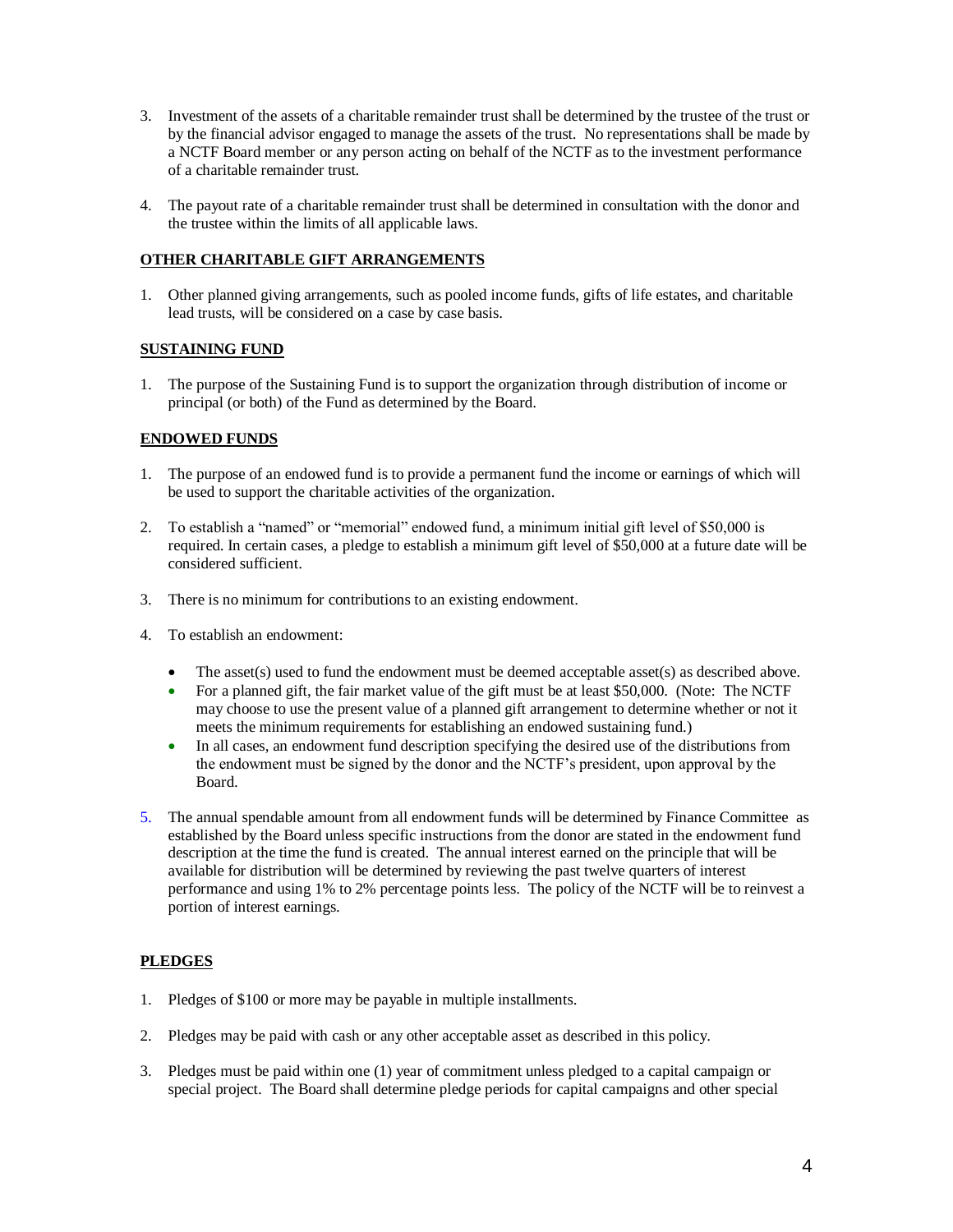projects. Individual exceptions will be reviewed by the Finance Committee with a recommendation to the Board.

- 4. All donors intending to make a gift pledge must complete a pledge form or confirm the pledge in writing.
- 5. Pledges will be counted as an assest only when the donation has been confirmed in writing. Fundraising reports will distinguish between donations received and pledge payments pending.

#### **DONOR-DESIGNATED GIFTS**

- 1. All gifts accepted by the NCTF as donor-designated gifts will be used for the purpose designated by the donor.
- 2. Current gifts of less than \$5,000 may be designated for a special use provided that a fund already exists at the NCTF for that designated purpose at the time the gift is made, or that the gift is immediately usable even though a fund does not exist.
- 3. Current gifts of more than \$5,000 may be accepted for new or future designated purposes upon the approval of the Board.
- 4. In light of the fact that any programs or entities supported by the NCTF may or may not exist in their current form in the future, donors will be strongly encouraged to avoid designating the use of deferred gifts for anything other than general endowment when the deferral period is unknown. The NCTF will reserve the right to disclaim any gifts bearing donor-designated terms that would be onerous to fulfill.
- 5. Donors may be recognized from time to time by honoring their names in connection with various parts of the NCTF buildings, programs or equipment. Any request for name recognition will be granted according to the terms of a specific campaign or appeal, or on a case by case basis, at the discretion of the Board.
- 6. The NCTF Board of Directors reserves the right to modify any restriction or condition on the distribution of assets in an endowment fund or non-endowment fund for any specified charitable purposes if the Board in its discretion determines that such restriction or condition becomes in effect unnecessary, incapable of fulfillment or inconsistent with the charitable needs served by the NCTF. If the Board exercises such right, it will endeavor to carry out the donor's original intent as nearly as may be practicable.

### **ADMINISTRATIVE ISSUES**

- 1. The NCTF shall not act as an executor (personal representative) for any donor's estate.
- 2. The NCTF may in its discretion chose to act as trustee or co-trustee of a charitable remainder trust and/or other charitable giving arrangement under which it is named as charitable beneficiary.
- 3. The Board of the NCTF is responsible for developing investment and endowment spending policies and for recommending and overseeing the investment manager(s) of the NCTF assets after gifts are received. The NCTF Investment Manager may not be a member of the Board of Directors
- 4. The NCTF Board or its designated representatives may provide donors and their advisors with information that outlines options regarding various planned gift arrangements. All such information provided will be for educational purposes only. All persons representing the NCTF will studiously avoid giving any advice that could be considered tax, legal or financial advice.
- 5. The NCTF Board delegates to its designated representatives the authority to negotiate gift arrangements in accordance with this Gift Acceptance Policy. All gifts negotiated will be submitted for review by the Board as required by this policy.